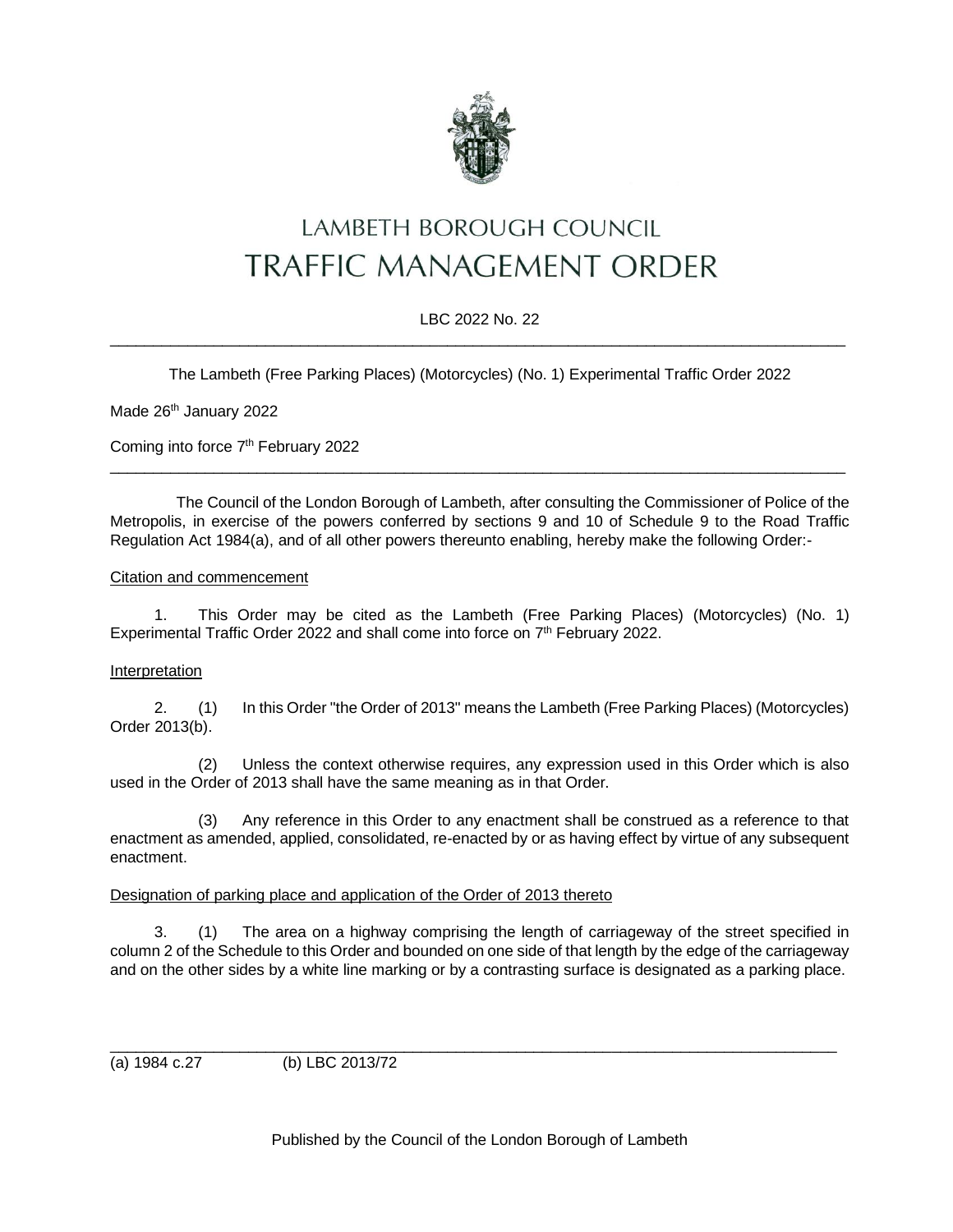(2) The reference in this Article to a white line marking shall be construed as a reference to the white line marking (either broken or continuous) provided for in Schedule 7 to the Traffic Signs Regulations and General Directions 2016(a) or, if applicable, authorised by the Secretary of State by virtue of section 64 of the Road Traffic Regulation Act 1984.

(3) The provisions of the Order of 2013 (other than Articles 3 and 12) shall apply to the areas designated as parking places by this Order as if in those provisions any reference to a parking place included a reference to an area designated as a parking place by this Order and as if any reference to Schedule 7 to the Order of 2013 included a reference to the Schedule to this Order.

## Placing of traffic signs, etc.

- 4. The Council shall:
	- (a) place and maintain traffic signs indicating the limits of the parking place referred to in the Schedule to this Order and that such parking place may be used during the permitted hours by vehicles specified in Article 4 of the Order of 2013; and
	- (b) carry out such other work as is reasonably required for the purposes of the satisfactory operation of a parking place.

### Modification or suspension of this Order

5. In pursuance of section 10(2) of the Road Traffic Regulation Act 1984, the Highway Network Manager or some other person authorised in that behalf by him, may, if it appears to him or that other person essential in the interests of the expeditious, convenient and safe movement of traffic, or in the interests of providing suitable and adequate on-street parking facilities, or for preserving or improving the amenities of the area through which any road affected by this Order runs, modify or suspend the operation of this Order or any provision of it, save that no modification shall make an addition.

Dated this twenty sixth day of January 2022.

Ben Stevens Highway Network Manager

(a) S.I. 2016/362

\_\_\_\_\_\_\_\_\_\_\_\_\_\_\_\_\_\_\_\_\_\_\_\_\_\_\_\_\_\_\_\_\_\_\_\_\_\_\_\_\_\_\_\_\_\_\_\_\_\_\_\_\_\_\_\_\_\_\_\_\_\_\_\_\_\_\_\_\_\_\_\_\_\_\_\_\_\_\_\_\_\_\_\_